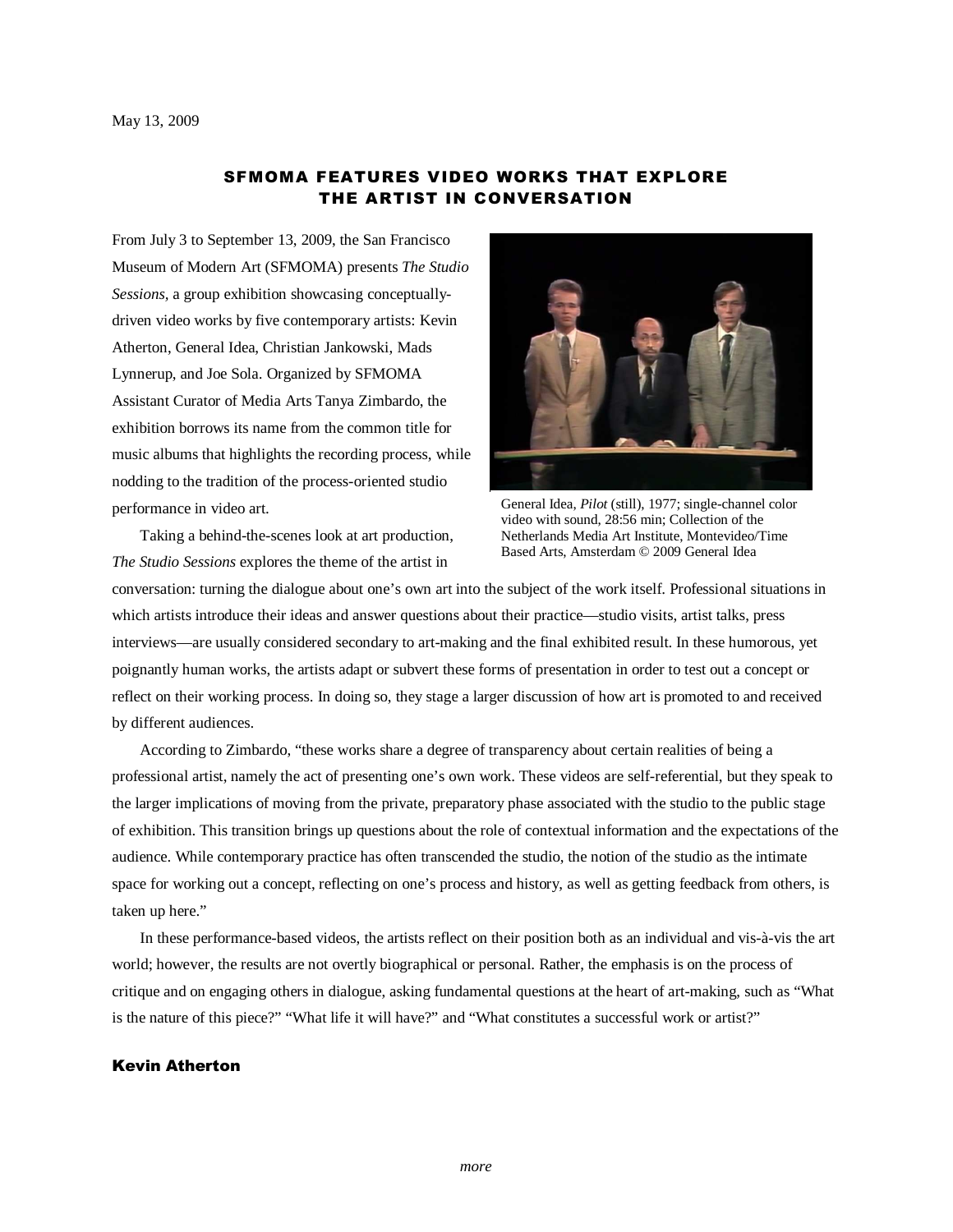Part of a generation that pioneered video and performance art in Britain in the 1970s and early 1980s, Atherton (Manx, b. 1950) has performed a number of pieces that adapt the structure of the press interview or the Q&A session of the artist talk. The work *In Two Minds—Past Version* (1978/2006), updates a piece done in 1978 by substituting a new set of answers. In this 2006 version, Atherton responds to the amusingly antagonistic questions posed to him by his twenty-seven-year-old self. The questions are about the work itself and concern the effectiveness of his idea—as well as the effectiveness of idea-based art in general. Frustrated, present-day Atherton not only justifies his intentions in creating a piece based on an internal dialogue, but also explains how the terms of the debate have changed, and how the piece has become more about life than just art. The work reveals not only how video art has technically changed in the interim, but also how the perception of video art has changed over the years, as it has become ubiquitous in contemporary art.

The original installation consisted of two video recordings of Atherton, made the same day and then shown on monitors at the Serpentine Gallery, in London, in 1978. Although the piece, at the time, was considered finished, the open structure of the work allowed him to "reenter" it almost thirty years later. The resulting work (two facing video projections) is receiving its U.S. premiere in this exhibition. In addition, Atherton has enacted *In Two Minds* as a live video performance at Tate Britain in 2006 and FACT Liverpool in 2007.

## General Idea

The Canadian art collaborative General Idea (1969–1994) used television as one of their mediums for disseminating their work. Produced as a television broadcast for OECA-TV in Ontario, *Pilot* (1977) holds a mirror to the cultural clichés associated with the art star and artistic inspiration. AA Bronson, Felix Partz, and Jorge Zontal (pseudonyms) appear as the hosts, recounting the major projects and performances from that early ambitious period. Central to their discussion is their narrative of the mythic 1984 Miss General Idea Pageant, with the construct of the beauty pageant as a metaphor for the art world. In a number of related performances made in preparation, General Idea reworked the publicity formats of the television special and the press conference. These strategies grew out of their involvement with mail art, occupying the formats of exhibition notices and other support material connected to the reception of art. Artist statements (published as articles in their mail-art publication *FILE Megazine* (1972–1989), and in other projects) form the basis for a manifesto, which is delivered through voiceover. *Pilot* intersperses video documentation, photographs, archival material, and images derived from vintage architecture and fashion magazines.

#### Christian Jankowski

The tensions inherent in the expectation to deliver a strong work are revealed in the video projection *Telemistica* (1999), by Jankowski (German, b. 1968). For this breakthrough piece, Jankowski learned Italian in order to consult with the local-television tarot-card readers about his forthcoming contribution to the prestigious 48th Venice Biennale. Speaking live on the telephone to five fortune tellers, the artist asks them each questions about the artwork he is in the process of realizing, as well as about his future success in general. *Telemistica* belongs to series of works in which Jankowski collaborates with television personalities—from a televangelist to a talk show host—to expand on the notion of art in a way that is both sincere and humorous.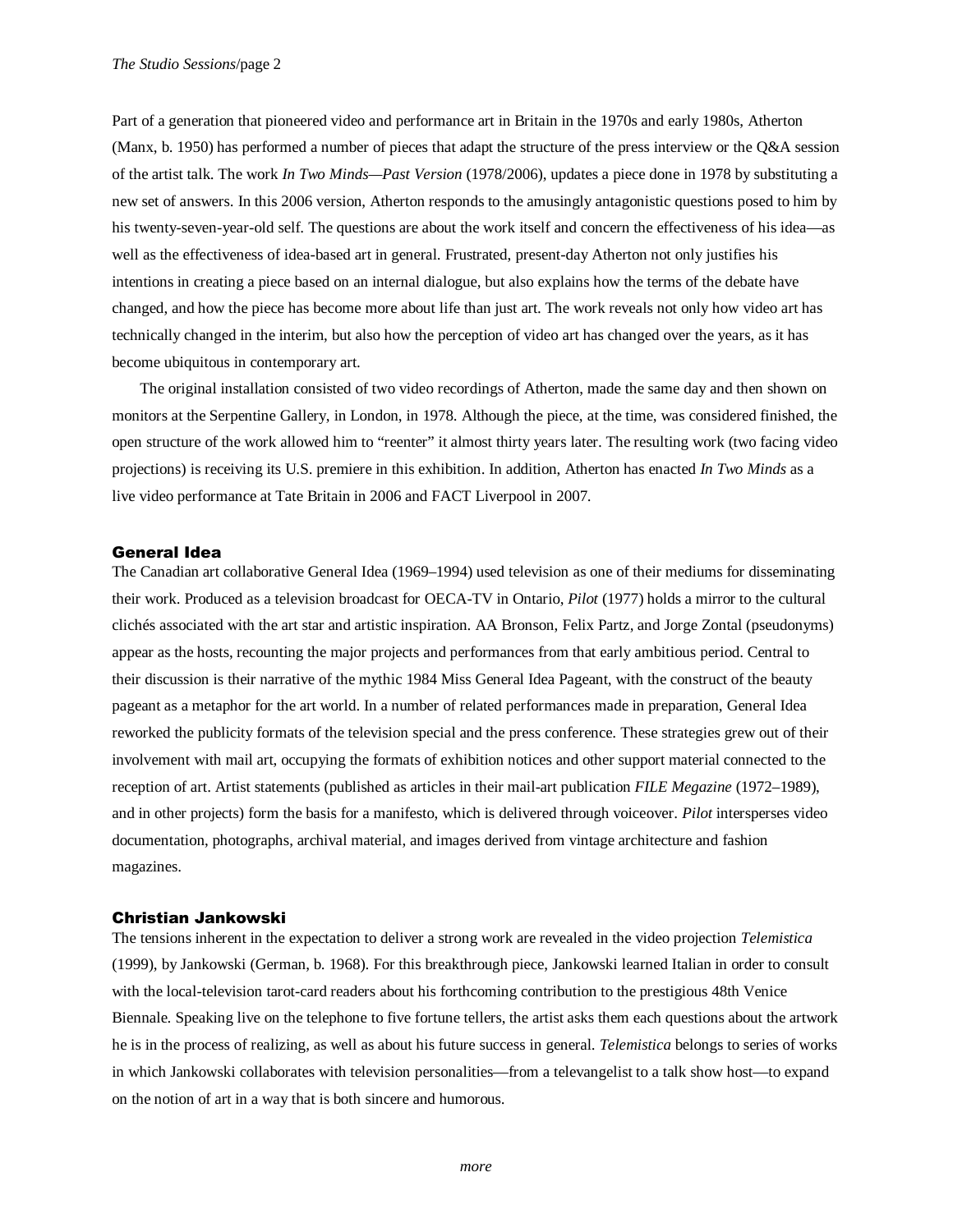# Mads Lynnerup

In his work *Presentation* (2001), Lynnerup (Danish, b. 1976) is absent but is the subject of conversation. We watch his mother (Anne Lise) briefly describe his various early performance pieces to her friend (Lis) as they sit in front of the artist website she has just finished designing for him. Without their notice, Lynnerup left a camera on a table across from them, affording us a voyeuristic view of their spontaneous reactions, from bewilderment to shared affectionate laughter. This low-key video document of this impromptu 'studio visit' underscores the vulnerability of presenting what one has produced for the consideration of others.

# Joe Sola

*Studio Visit* (2005) presents eight performance views of Los Angeles–based artist Joe Sola (American, b. 1966) and his private audience of art world professionals. Through variations on the same setup, the artist explains to his seated guests the role of the cinematic in his oeuvre while an example of his work (the video *More Cinematic Los Angeles County Museum of Art on Fire*, 2004) is projected on the wall behind him. He explains that he is working on a new piece. Suddenly, in the midst of conversation, he then makes his great escape, diving and crashing through a window made of breakaway glass, leaving his bemused or shocked guests to register what has transpired before moving to the window to check on him. The performance embodies the climactic moments of the Hollywood action-film genre, bringing the illusion and fantasy of cinema into "the real." Sola conflates the demo and final versions of the performance by choosing to stage it during the moment of curatorial research and artistic preparation, thereby disrupting the scripted routine of these encounters.

In conjunction with the exhibition, Zimbardo will give a related talk on July 7 as part of SFMOMA's Free Tuesday Program. For more information, visit www.sfmoma.org.

## Media Contacts:

Libby Garrison, 415.357.4177, lgarrison@sfmoma.org Robyn Wise, 415.357.4172, rwise@sfmoma.org Sandra Farish Sloan, 415.357.4174, ssloan@sfmoma.org

\* \* \*

**Museum hours:** Open daily (except Wednesdays): 11 a.m. to 5:45 p.m.; open late Thursdays, until 8:45 p.m. Summer hours (Memorial Day to Labor Day): Open at 10 a.m. Closed Wednesdays and the following public holidays: New Year's Day, Fourth of July, Thanksgiving, Christmas. The museum is open the Wednesday between Christmas and New Year's Day.

**Koret Visitor Education Center:** Open daily (except Wednesdays): 11 a.m. to 5:30 p.m.; open late Thursdays, until 8:30 p.m. Summer hours: Open at 10 a.m.

**New admission prices starting May 30, 2009:** adults: \$15; seniors and students: \$9; SFMOMA members and children 12 and under: free. Admission is free the first Tuesday of each month and half-price on Thursdays after 6 p.m.

SFMOMA is easily accessible by Muni, BART, Golden Gate Transit, SamTrans, and Caltrain. Hourly, daily, and monthly parking is available at the SFMOMA Garage at 147 Minna Street. For parking information, call 415.348.0971.

#### **Visit our website at www.sfmoma.org or call 415.357.4000 for more information.**